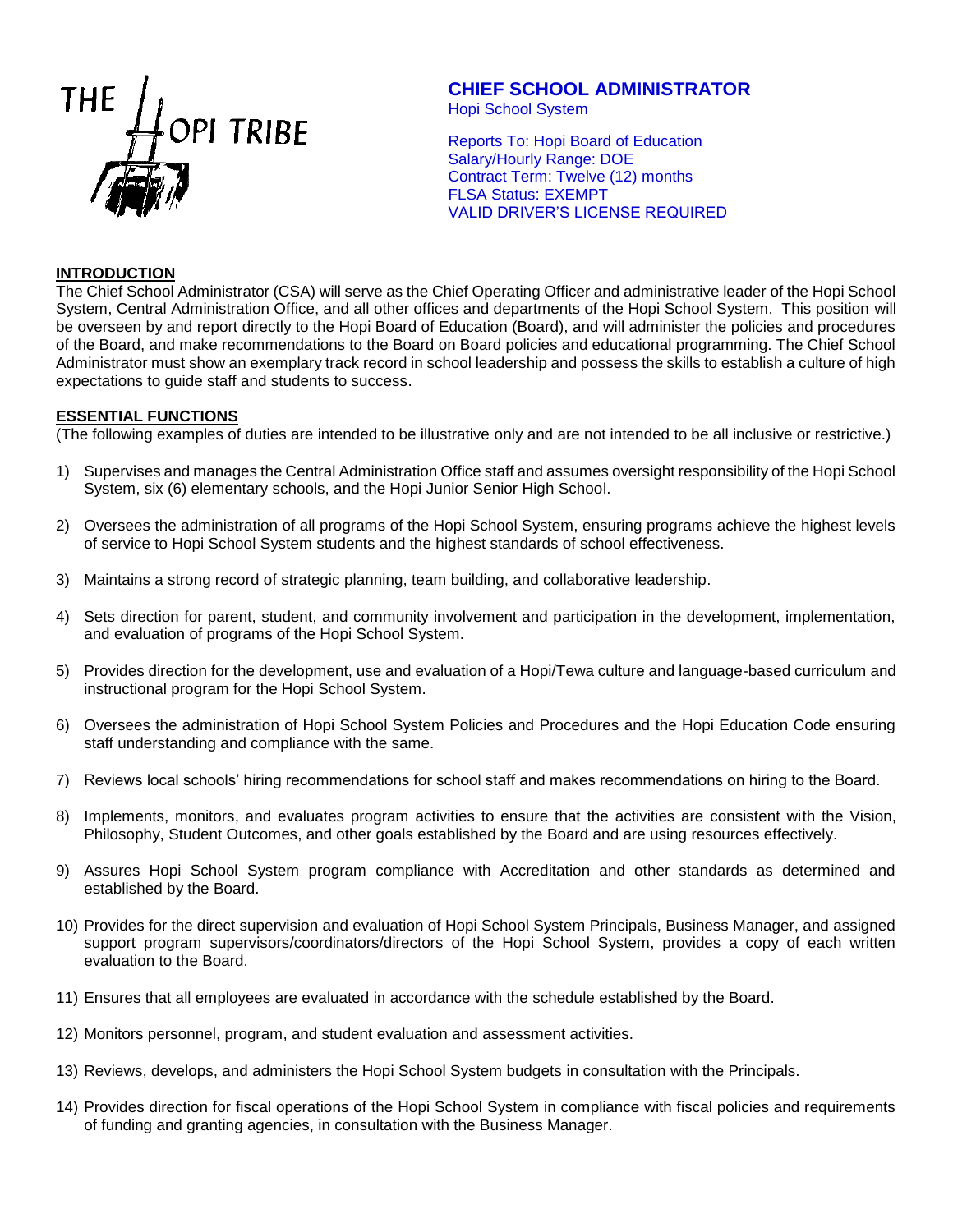- 15) Monitors and assists with acquiring supplemental funding and programs to expand the financial and other resources of the Hopi School System to effectively operate educational programs for Hopi School System students.
- 16) Monitors the receipt, review, and approval by the Board of all financial, student data, and other reports, data transfers, and annual audits to be submitted to BIE, the Hopi Tribe, the public, and any other required entities.
- 17) Reviews and ensures compliance with contracts, budget proposals, and modifications prepared by Human Resources of the Central Administration Office.
- 18) Reports suspected cases of child abuse to the proper authority on the proper forms.
- 19) Prepares an "Annual State of Hopi Education Report" in consultation with pre-schools, local schools, local school boards, Principals, and the Board.
- 20) Attends and participates in all meetings of the Board and its committees, except when excused by the Board.
- 21) Keeps the Board informed of the activities operating under the Board's authority and responsibility.
- 22) Provides advisement, information, and recommendations to the Board on employee matters, including disciplinary actions, selection, and termination or non-renewal of employment.
- 23) Conducts duties and responsibilities in accordance with the Board Policies and Procedures, and certified financial accounting and reporting policies and procedures.
- 24) Provides written notice to the Board of any filed or potential litigation, mediation, or arbitration against any entity or employee of the Hopi School System.
- 25) Performs other related duties as assigned or authorized to achieve Hopi School System goals and objectives.

#### **MINIMUM QUALIFICATIONS**

Education: Master's Degree or higher in Education Leadership.

- Certificate: Valid and Current Arizona State Principal/Superintendent Administrative Certificate or ability to obtain one within ninety (90) calendar days of employment.
- Experience: Seven (7) years of successful experience in education with at least five (5) years in a school administrative position, and previous successful experience in serving as a school administrator in a BIE funded school is preferred.

# **KNOWLEDGE, SKILLS, AND ABILITIES**

- Knowledge of educational program development, program evaluation, fiscal operations, personnel supervision and evaluation, policy and procedure development and administration, staff training and re-training, educational trends and initiatives, long-range educational planning, and additional supportive skills.
- Knowledge of contemporary educational research and methods, instructional uses of technology, and processes and methods for developing school systems.
- Knowledge of best practices in teaching strategies.
- **Knowledge of data assessment and disaggregation.**
- Knowledge of school "district" rules of conduct and ethics.
- Knowledge of methods to increase parental involvement.
- Skill in visionary leadership and clear and effective verbal and written communication.
- Skill in human and public relations and establishing trusting and respectful relationships with staff, students, and parents.
- Skill in researching, organization, and problem solving.
- Ability to improve student achievement and ability to plan and implement strategies for school improvement.
- Ability to coordinate and handle a variety of administrative functions.
- Ability to maintain strict confidentiality of records.
- Ability to establish and maintain positive professional working relationships with others.